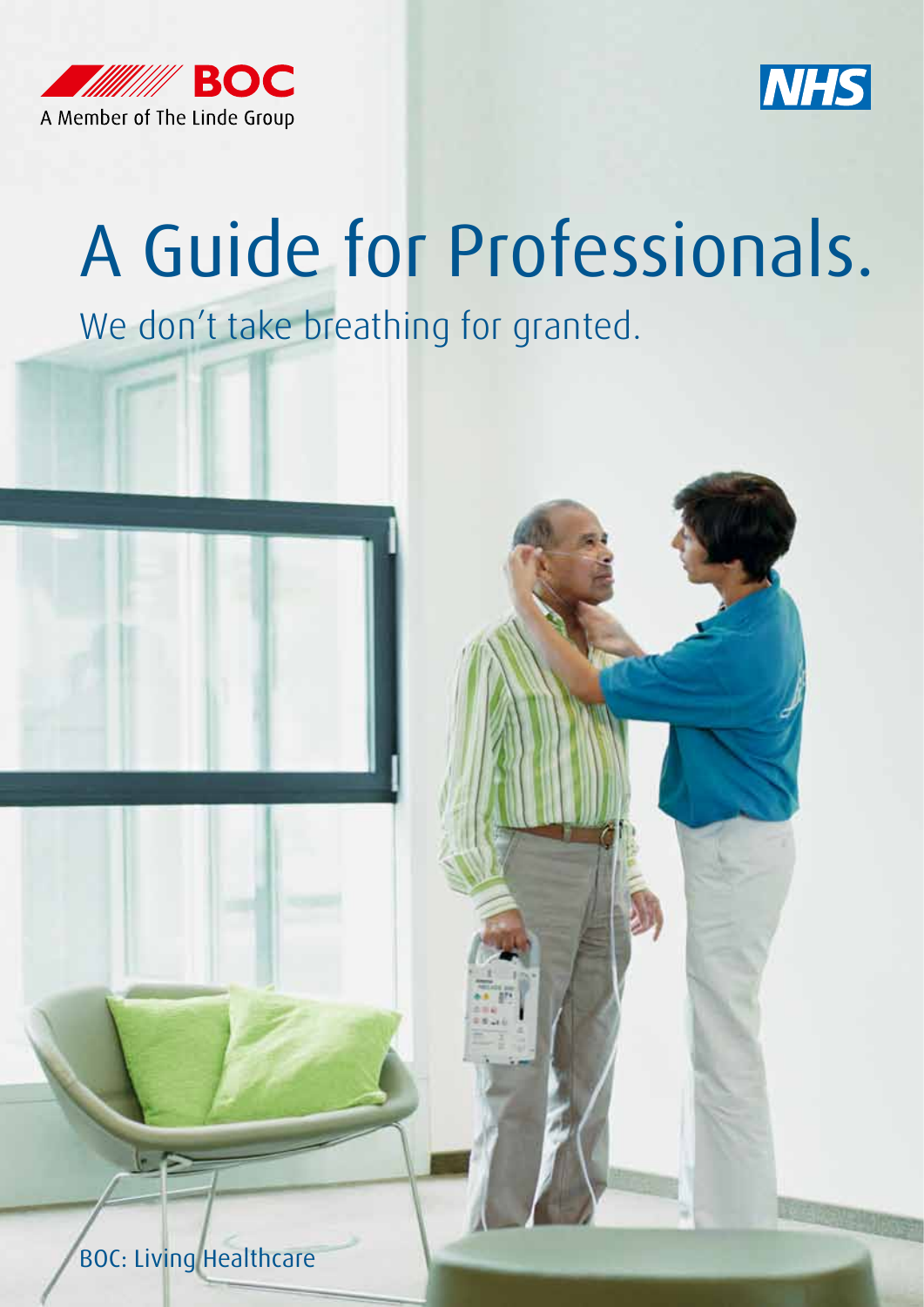# Contents.

- Introduction to home oxygen therapy
- Welcome to BOC Healthcare
- How does our service work?
- Patient categorisation
- Assessing for long term oxygen assessment Assessing for ambulatory oxygen therapy
- The equipment
- Additional support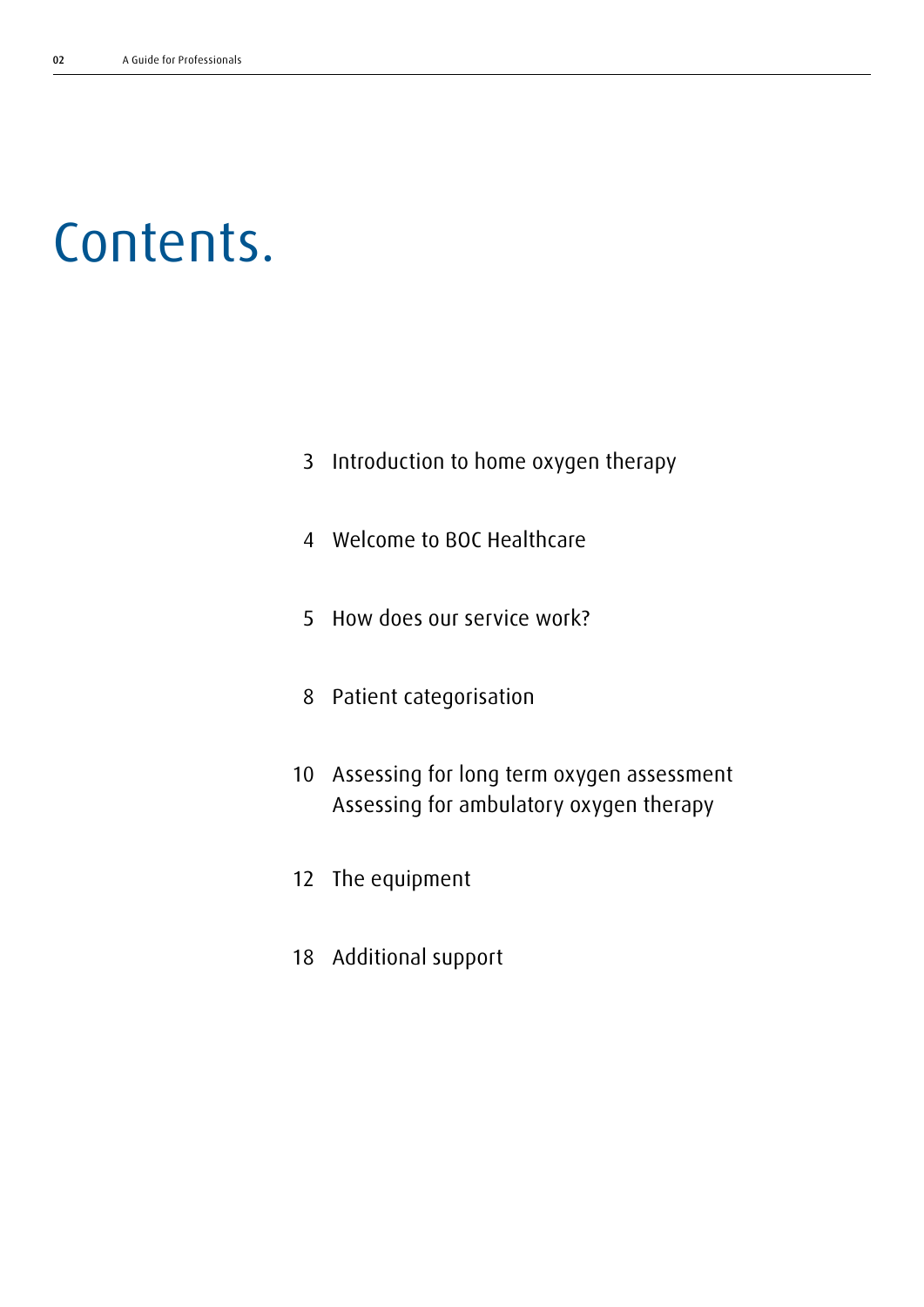# Introduction to home oxygen therapy.

Oxygen has traditionally been prescribed for those patients who have demonstrable respiratory disease which has lowered their blood oxygen levels either at rest or with exercise.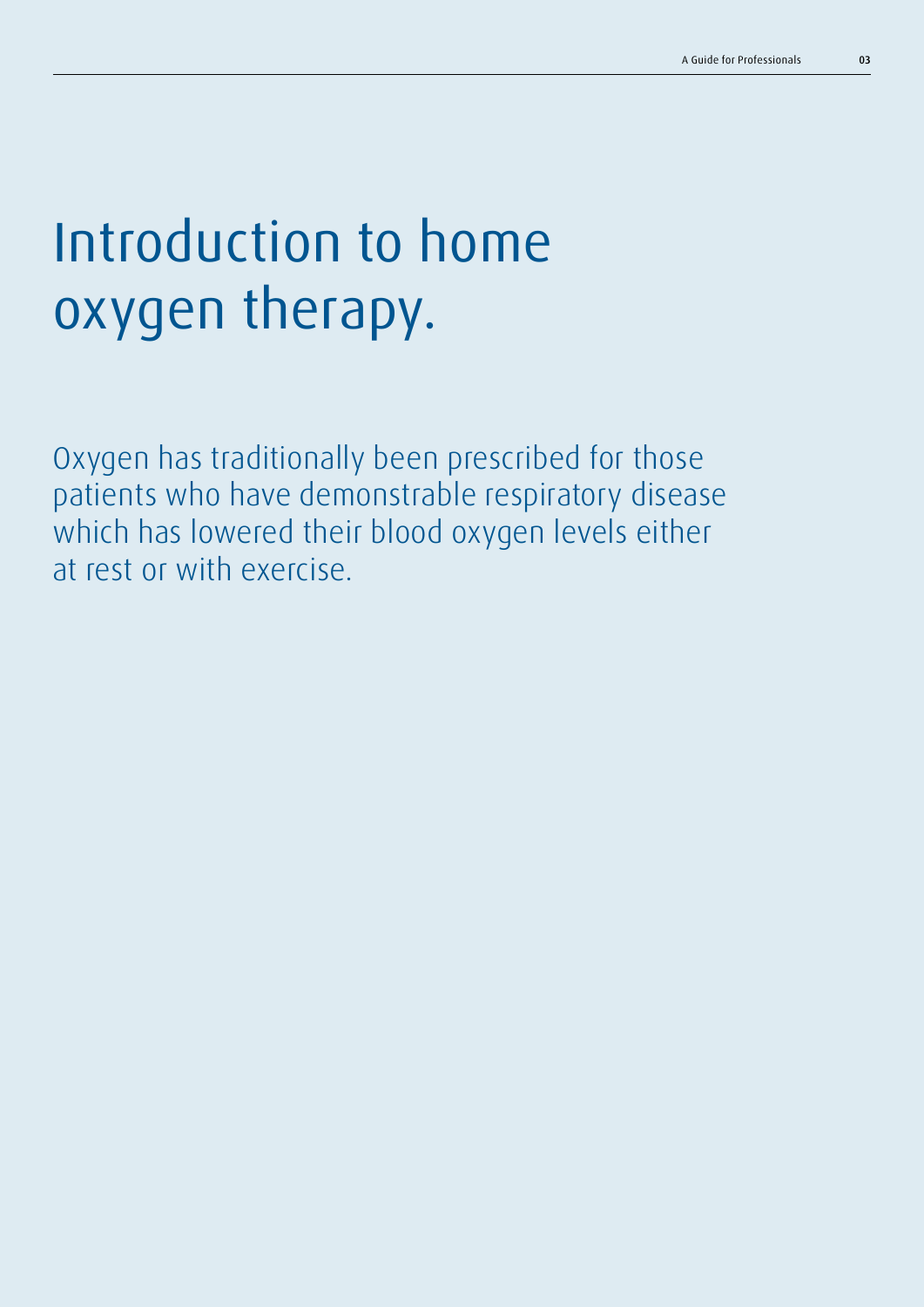## Welcome to BOC Healthcare.

As an experienced professional, you will be aware that many patients are anxious about using home oxygen therapy. Our home oxygen service provides the very best oxygen therapy products and full support at home, for patients of all ages with a wide variety of breathing conditions.

Our home oxygen service covers everything to do with home oxygen therapy including:

- $\rightarrow$  Delivery and installation of equipment
- $\rightarrow$  Providing training and reassurance to patients
- $\rightarrow$  Information and technical support
- $\rightarrow$  Effective provision of clinical and commercial performance data
- $\rightarrow$  Support of patient groups e.g. Breathe Easy
- $\rightarrow$  Training sessions on our home oxygen service for clinicians, care establishments and schools
- $\rightarrow$  24/7 support for patients' urgent needs

This brochure provides useful information on a wide range of versatile oxygen therapy products as well as support on oxygen assessment. It also illustrates how our service works to provide patients with oxygen therapy that can enhance their quality of life.

We have a service lead who holds current professional registration. They are experienced and qualified within the respiratory field. The home oxygen service lead is supported by a respiratory advisor in each region, who are able to work with clinicians to find solutions for complex cases. Further support is available from the PCT HOS lead if required.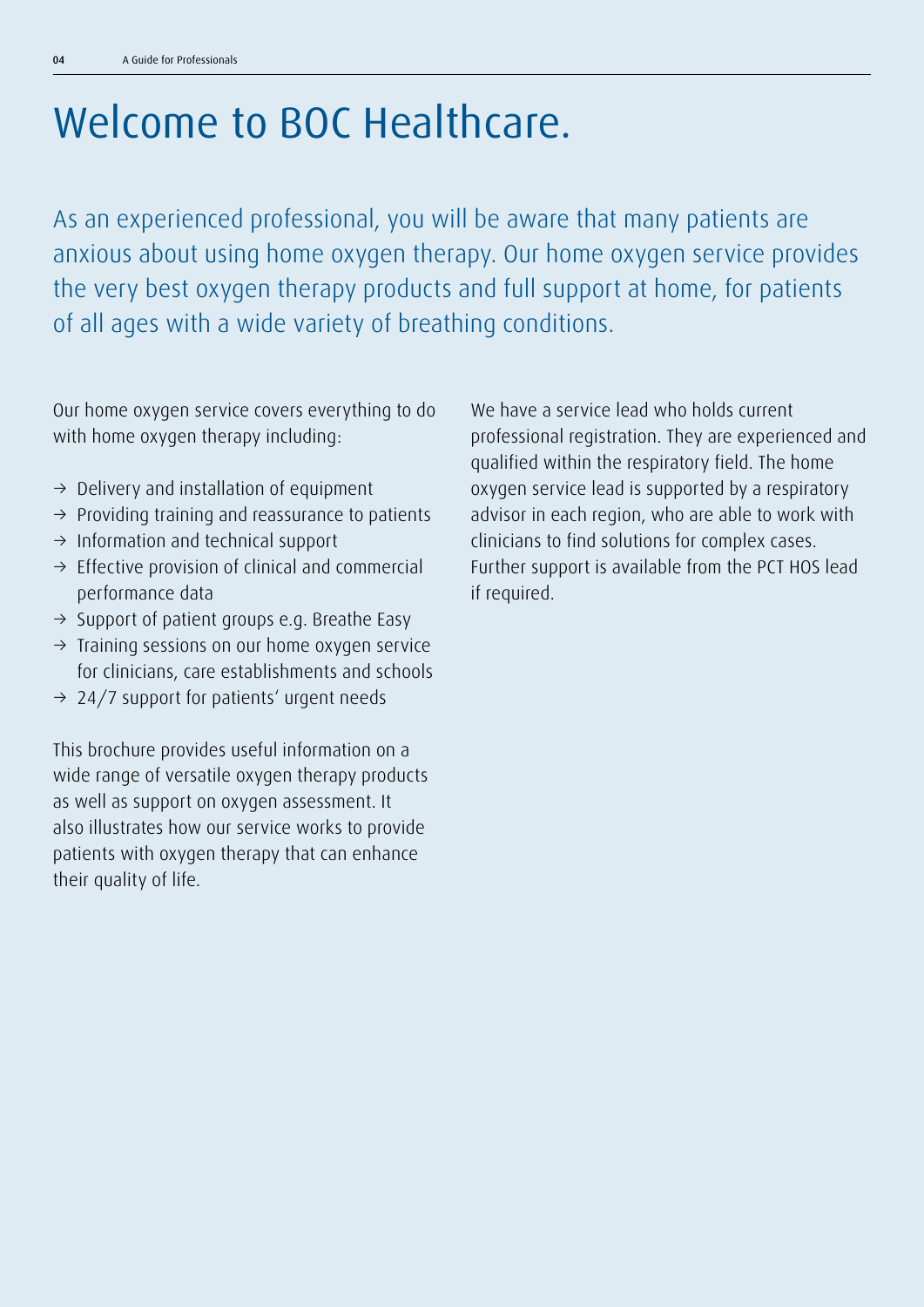### How does our service work?

#### Patient Service Advisors

Our patient service team have a wealth of knowledge and is available to deal with any telephone enquiries from patients, carers and healthcare professionals (HCP).

The team can organise the delivery and installation of equipment and provide information and technical support on oxygen products, helping clinicians to provide the best solution for their patients' needs.

The team's normal working hours are Monday to Friday from 8am to 5.30pm. We are open 24 hours for emergencies only.

#### Home Oxygen Service Lead

A dedicated Home Oxygen Service Lead has been appointed. We have ensured that we have selected the best individual with extensive experience in their speciality and have the necessary registrations relating to their field of expertise.

#### Respiratory Advisor

We have a dedicated Respiratory Advisor within the region who is a registered professional and is able to advise on all aspects of the home oxygen service. The Respiratory Advisor can also assist with complex cases providing joint visits where necessary.

#### How to place an order

Whether your patient is seen in primary care for Intermittent Oxygen Supply Therapy (IOT, formally known as Short Burst Oxygen Therapy or SBOT) or assessed by a specialist oxygen assessment team for long term oxygen therapy and ambulatory oxygen, all heathcare professionals will need to complete the NHS Home Oxygen Order Form (HOOF).

You can fax the completed form to us on 0800 169 9989. This is a 'safe haven' system!

If you require help with completing the HOOF, please contact our clinician support number on 0845 609 4345.

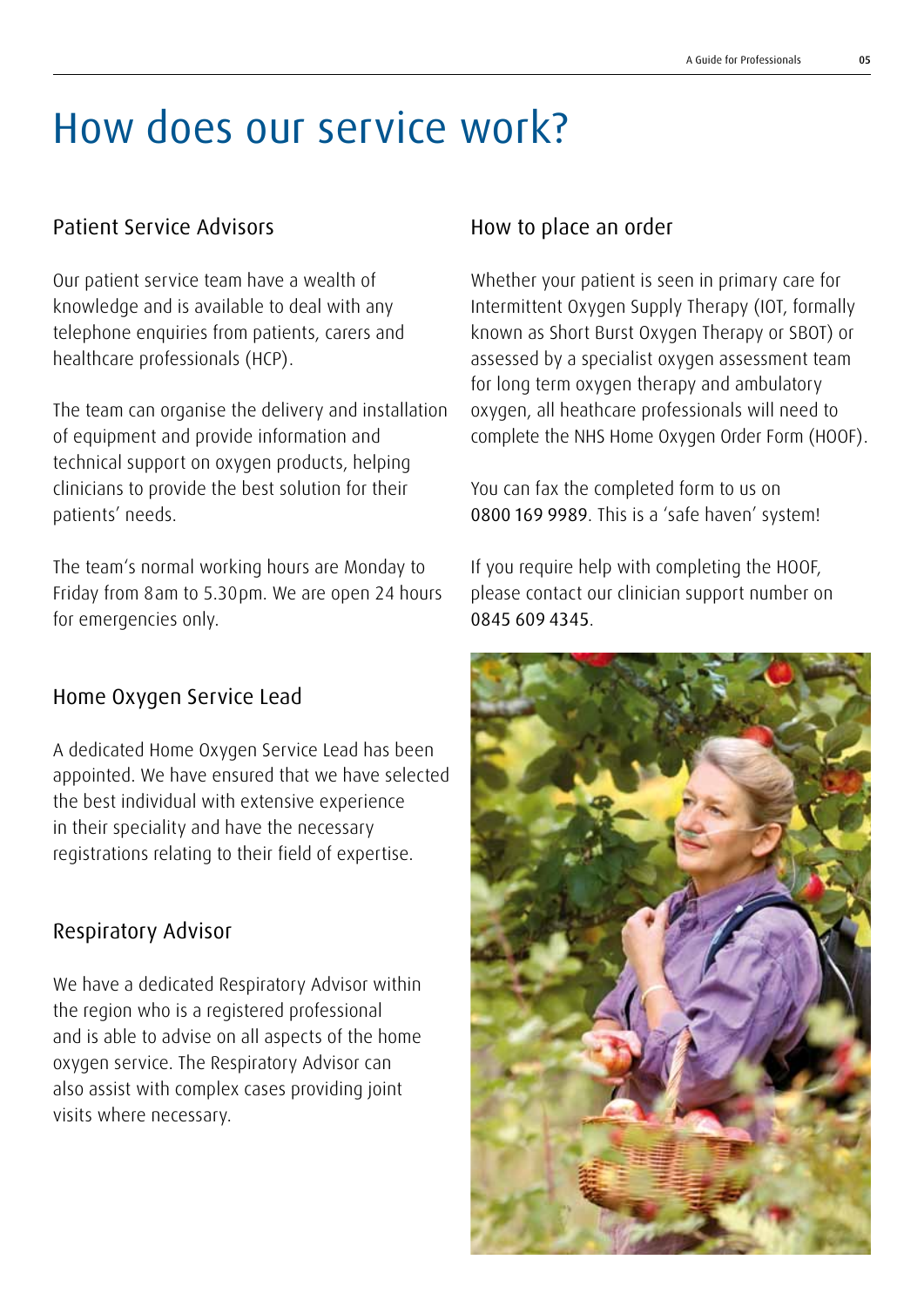

#### What happens next?

BOC Healthcare will provide an installation within three working days from receipt of order. Once your patient's oxygen order has been entered into our computer system we will send you a confirmation fax which contains the installation date.

- $\rightarrow$  A standard delivery service is 3 working days. Where a 3 day HOOF is received in the days prior to a public holiday, BOC Healthcare will use all reasonable endeavours to provide and complete the supply, in order to avoid the patient having a lengthy delay which would otherwise occur.
- $\rightarrow$  Next working day deliveries are available for discharge or assessment/follow-up patients.
- $\rightarrow$  To aid discharge planning we will also specify AM or PM installation (please liaise with BOC to ensure discharged patients are able to receive training from BOC).
- $\rightarrow$  Urgent supply requests will be completed within 4 hours of receipt of the request. Important note: Urgent supply requests should be reserved for emergencies only, as these are very costly to the NHS.

A patient service advisor will contact the patient or carer to arrange a suitable install date within the Service Level Agreement (SLA) period stated on the HOOF.

Please ensure that your discharge teams work closely with BOC to ensure patients are present to receive training at the time of installation, where possible.

Local oxygen assessment clinics will have to agree with the commissioners the appropriate equipment required for their assessment needs.

#### How do you decide which oxygen system to supply?

Our respiratory specialists have created a special modality selection tool to assist HCPs in selecting equipment for patients which will most suit their oxygen needs and the individual patient's lifestyle.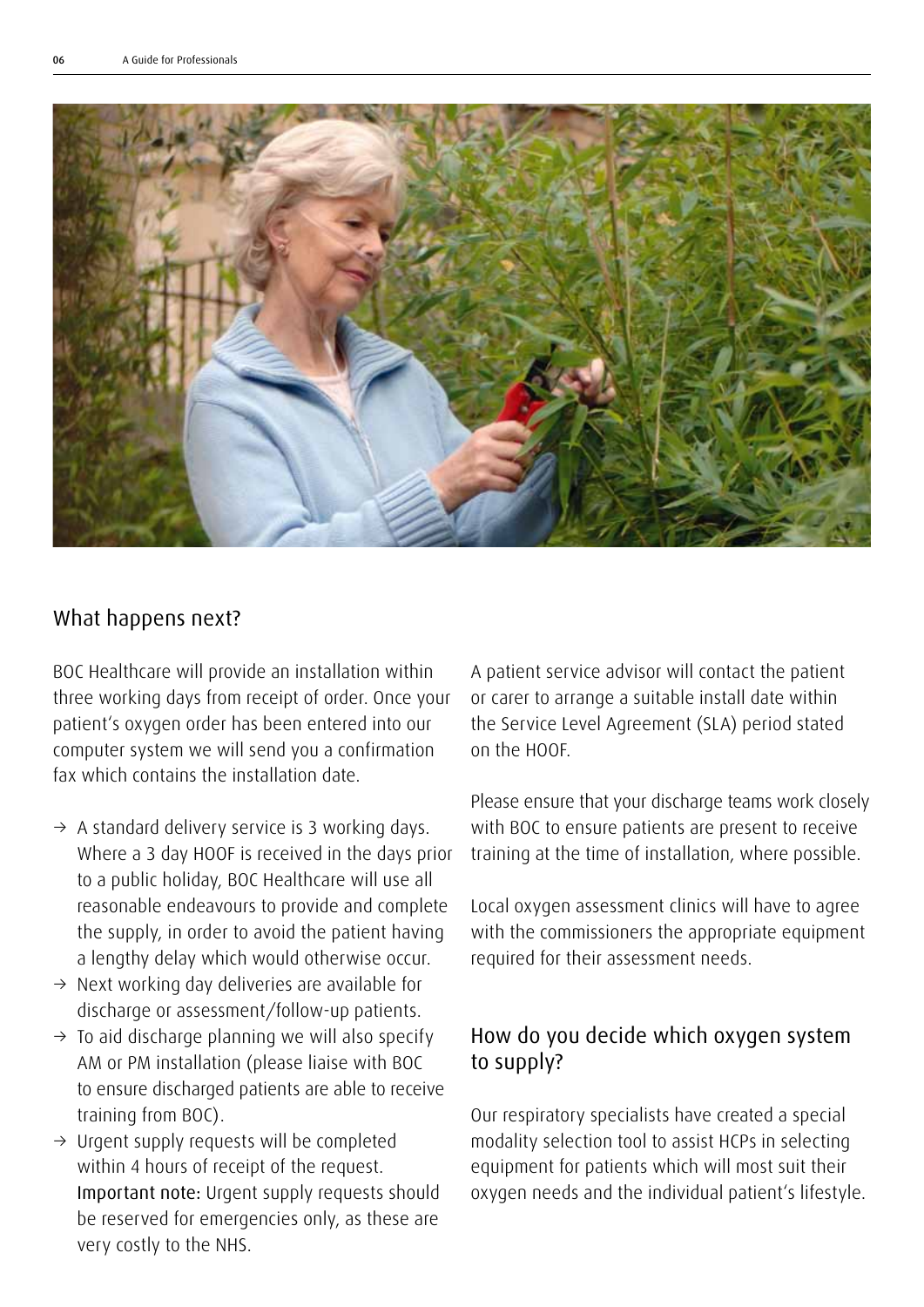All specialist oxygen assessment teams will be provided with appropriate items of oxygen equipment to enable thorough assessment of each patient. This will ensure the patient has the most suitable piece of equipment to meet their needs.

Our Patient Service Centre (PSC) is also available to offer advice on equipment and our Respiratory Advisor is on hand to assist with any complex cases.

To better understand how this works please refer to the modality selection tool.

The modality selection tool is also available on our website and is fully automated – www.bochomeoxygen.co.uk.

#### Patient Service Representatives

A specially selected team of Patient Service Representatives (PSRs) will be on hand to install, train and ensure your patient is fully familiar with the oxygen equipment provided.

Our local PSR will visit your patient on the planned day, deliver the oxygen equipment and train the patient in it's safe use. Our experts will also provide a comprehensive Patient Handbook with easily understood instructions on how to use the equipment. Your patient may find it useful to have a family member, carer or friend with them for support.

#### Patient follow up

If your patient's oxygen needs change, then please let us know. If the hours per day or the flow rate increases then we will need an updated Home Oxygen Order Form.

If the patient is moving home then please ensure they let us know. If you wish to submit an updated order form, it should be clearly indicated that the form denotes a change for an existing patient.

If your patient needs an installation at a second address, such as for respite care, day centre or for school use, please contact BOC on 0845 609 4345. The team will record the information and liaise with the patient to make arrangements.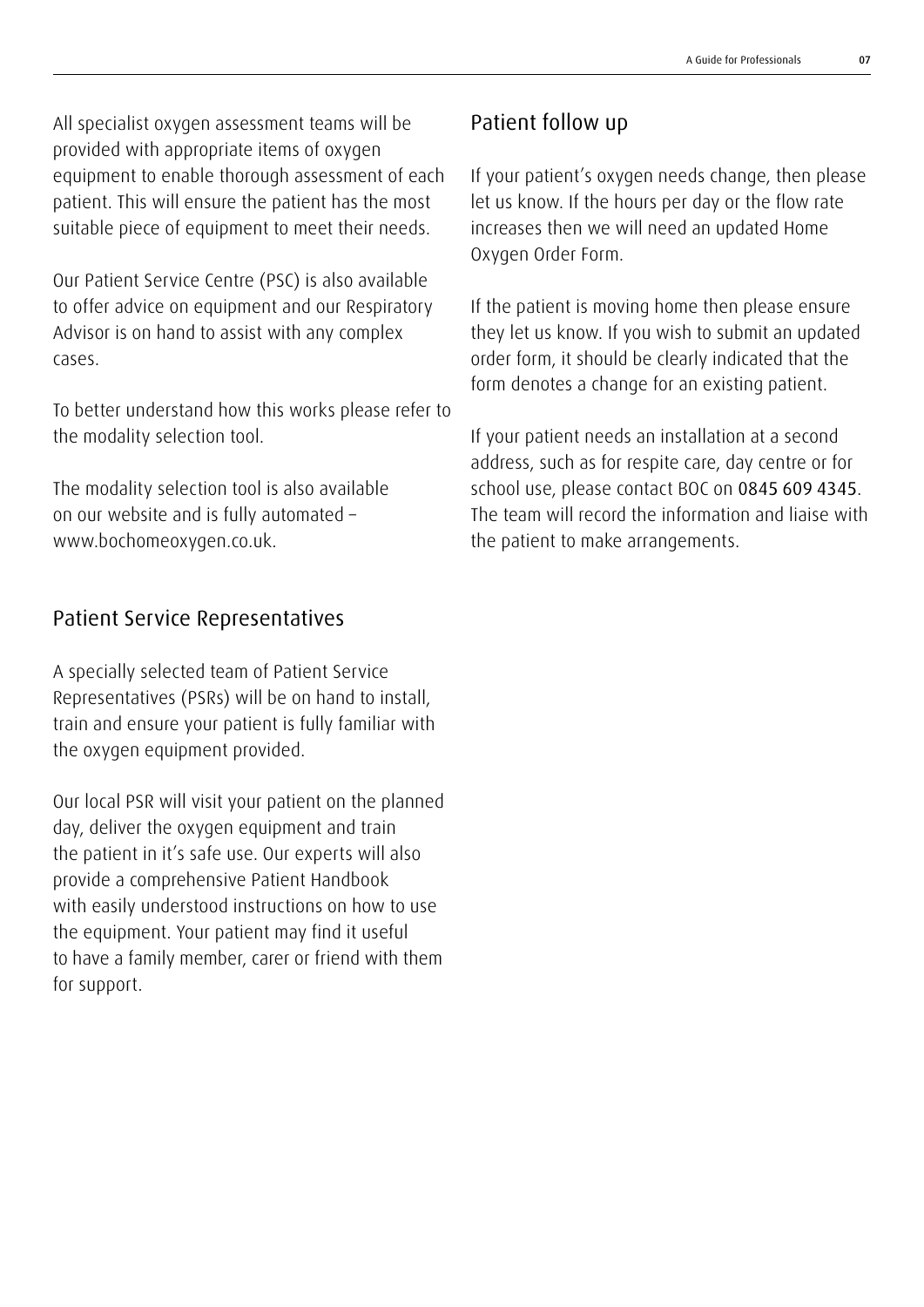### Patient categorisation.

These category definitions have been taken directly from the BTS Clinical Component for the Home Oxygen Service in England and Wales.

These guidelines enable patients to benefit from the latest technology advancements in home oxygen provision and receive support and experience from a dedicated oxygen supplier.

You will define your patients' needs by selecting the therapy type (IOT, Ambulatory, LTOT) on the Home Oxygen Order Form. Flow rate and oxygen percentage needs to be specified on the HOOF to enable us to provide the most appropriate oxygen equipment.

#### Intermittent Oxygen Supply Therapy (IOT, formally known as Short Burst Oxygen Therapy or SBOT)

Intermittent oxygen supply is generally prescribed for palliation or for the provision of oxygen in certain groups of patients to use whilst waiting for emergency care to arrive.

There is no supportive research for the use of intermittent oxygen for patients with COPD.

For guidance on prescribing the correct equipment please use the modality selection tool.

#### Ambulatory Oxygen Therapy

Patients who are not chronically hypoxaemic should be considered for ambulatory therapy if they desaturate on exercise. Ambulatory oxygen may be ordered for patients on LTOT who are mobile and need to leave the home – for example to attend school, travel to work, visit family or attend outpatient clinics. When ordering ambulatory oxygen, the specialist clinician should indicate on the home oxygen order form the flow rate and duration required. For guidance on selecting the correct ambulatory equipment to suit your patients' lifestyle and oxygen requirements please use the modality selection tool. Ambulatory oxygen is not normally needed urgently and therefore our patient service team will query any 4 hour delivery requests with the ordering clinician.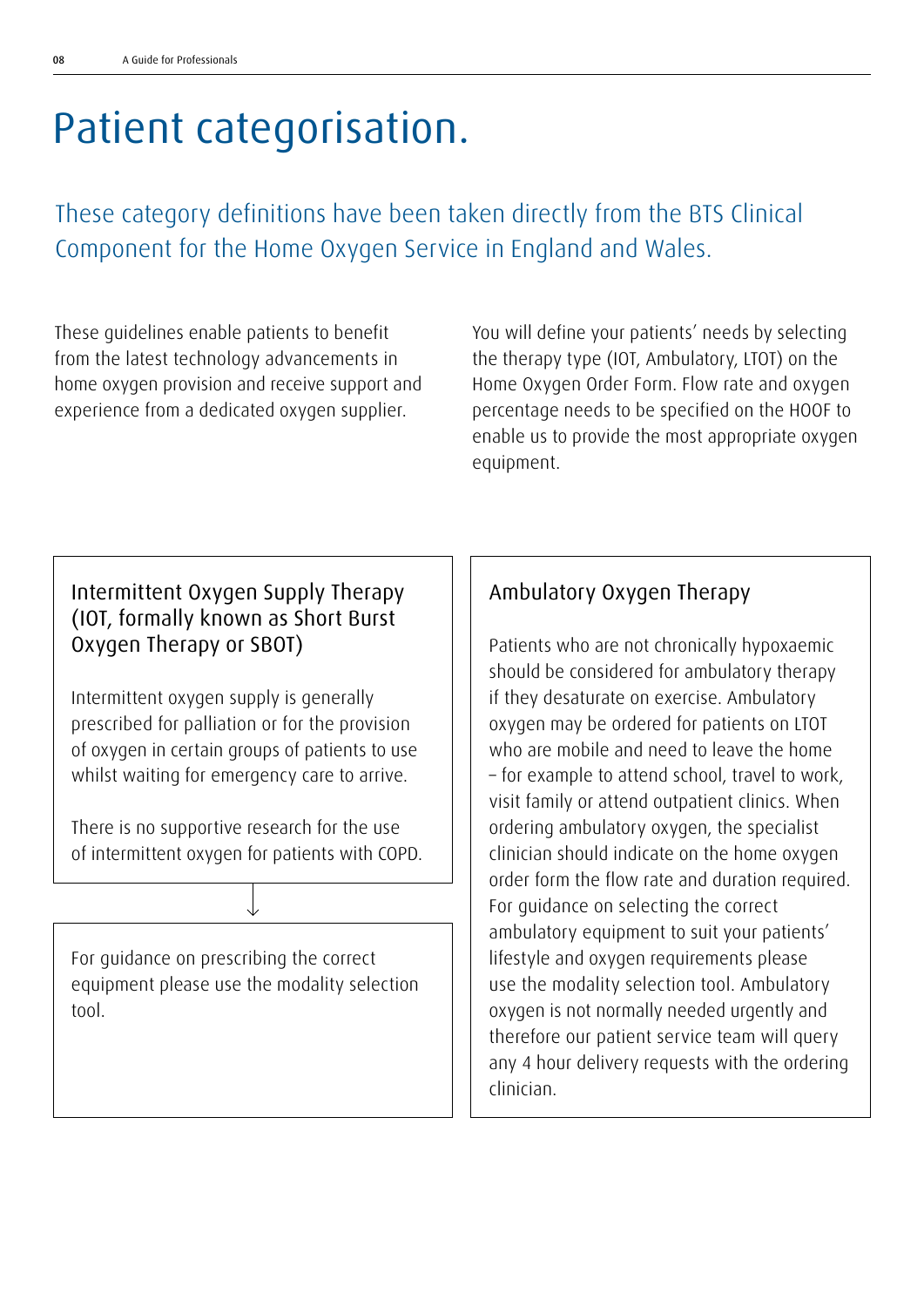#### Long-Term Oxygen Therapy (LTOT)

LTOT relates to the provision of oxygen therapy for continuous use at home for patients with chronic hypoxaemia (PaO2 at or below 7.3 kPa [55 mg]). The oxygen flow rate must be sufficient to raise the waking oxygen tension above 8 kPa, (60 mmHg).

Clinicians usually prescribe LTOT where this is needed for at least 15 hours per day.

For children this may cover 24 hours per day, this may be varying flow rates between sleep and activity or a set flow rate whilst the child is sleeping only.

Ambulatory oxygen may also be indicated in patients on LTOT to facilitate their mobility and quality of life. LTOT and ambulatory hours of use must add up to no more than 24 hours.

#### Active Group

An ambulatory system (as detailed in the later section) will be supplied in addition to a concentrator with back-up cylinders. Ambulatory requirements need to be detailed on the HOOF.

#### Inactive Group

A concentrator with back-up cylinders will be supplied. As requested on the HOOF.





Ambulatory Oxygen Therapy. Long-Term Oxygen Therapy (Inactive Group).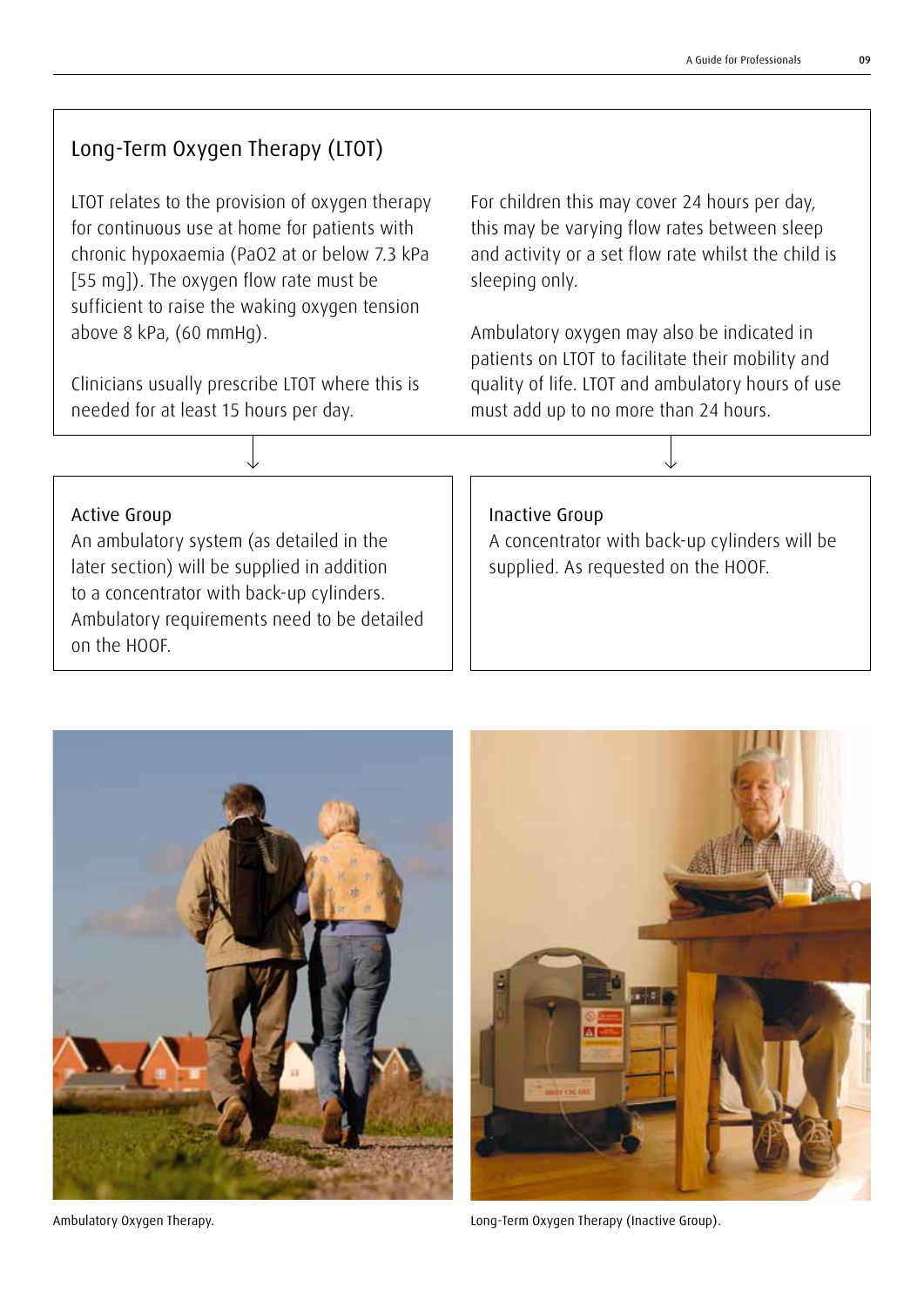# Assessing for long term oxygen assessment.



# Assessing for ambulatory oxygen therapy.

Ambulatory oxygen has been shown to be effective in increasing exercise capacity and reducing breathlessness in patients with exercise arterial oxygen desaturation.\*

Patients who are candidates for ambulatory oxygen will either already be on LTOT or they will have a PaO2 above the limit for LTOT prescription but show evidence of exercise desaturation.

Ambulatory oxygen therapy should only be ordered after the appropriate assessment by the appropriate specialist. This flowchart has been approved by the BTS for ambulatory assessment.

\* BTS: Clinical component for the Home Oxygen Service in England & Wales 2006.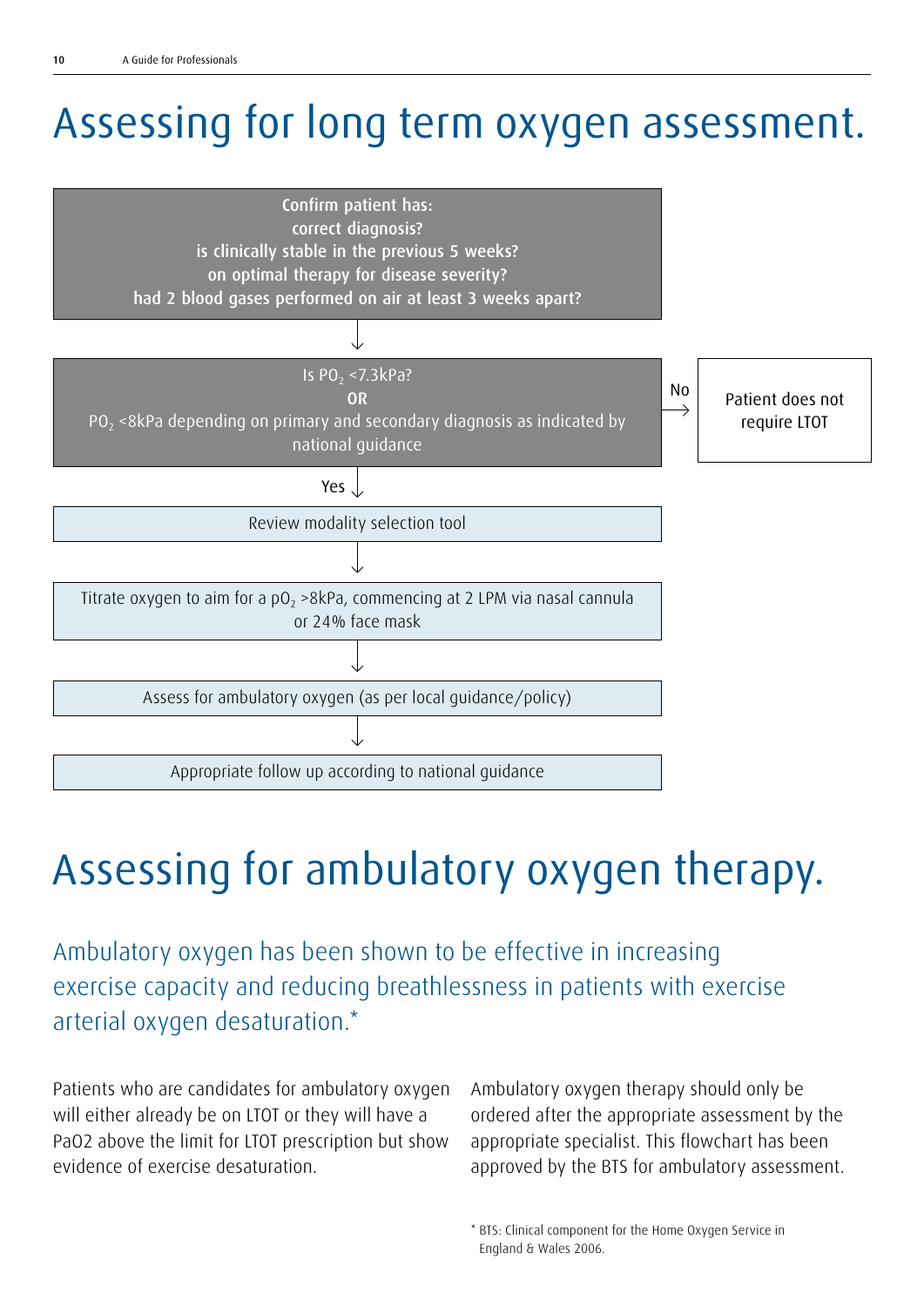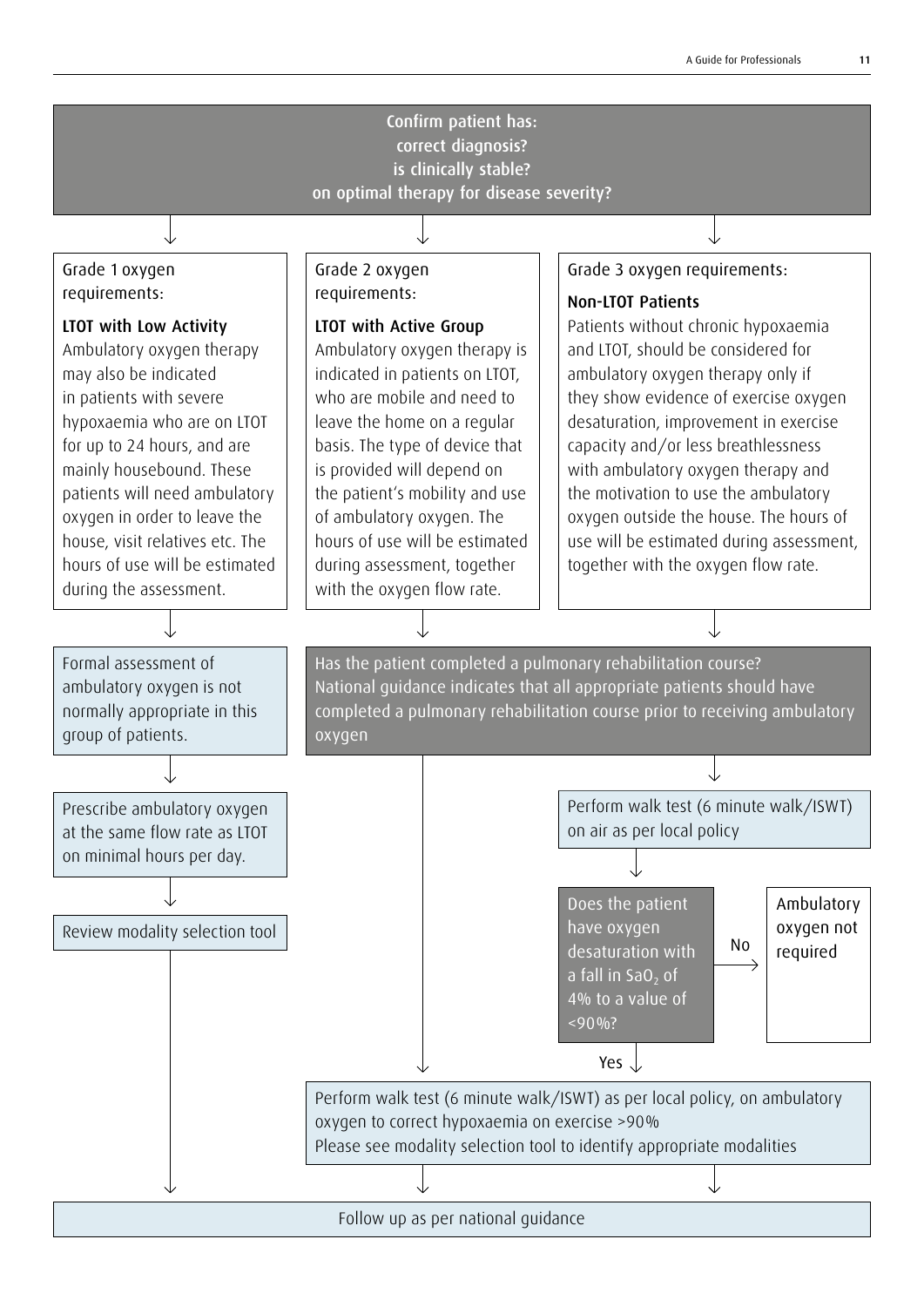# The equipment.



#### Concentrators

Concentrators extract oxygen from the air and deliver the oxygen at concentrations of 85% or greater. The flow rates can vary from 0.1 LPM (by fitting a flowmeter, which is installed by BOC Healthcare) or up to 15 LPM by supplying more than one concentrator. We do also have a supply of high flow concentrators for flows up to 10 LPM.

- $\rightarrow$  For patients in need of LTOT
- $\rightarrow$  One standard concentrator can deliver settings 1–5 LPM or 10 LPM if using high flow concentrator
- $\rightarrow$  Up to 50 foot (15 metres) of tubing
- $\rightarrow$  Installed and maintained by a trained Patients Service Representative

We recommend that patients have a fixed installation, so that outlet taps can be installed in several rooms with the oxygen being supplied by one machine, as shown in Fig 1. This allows the patient a greater degree of flexibility and mobility, whilst reducing potential trips and falls from excess tubing.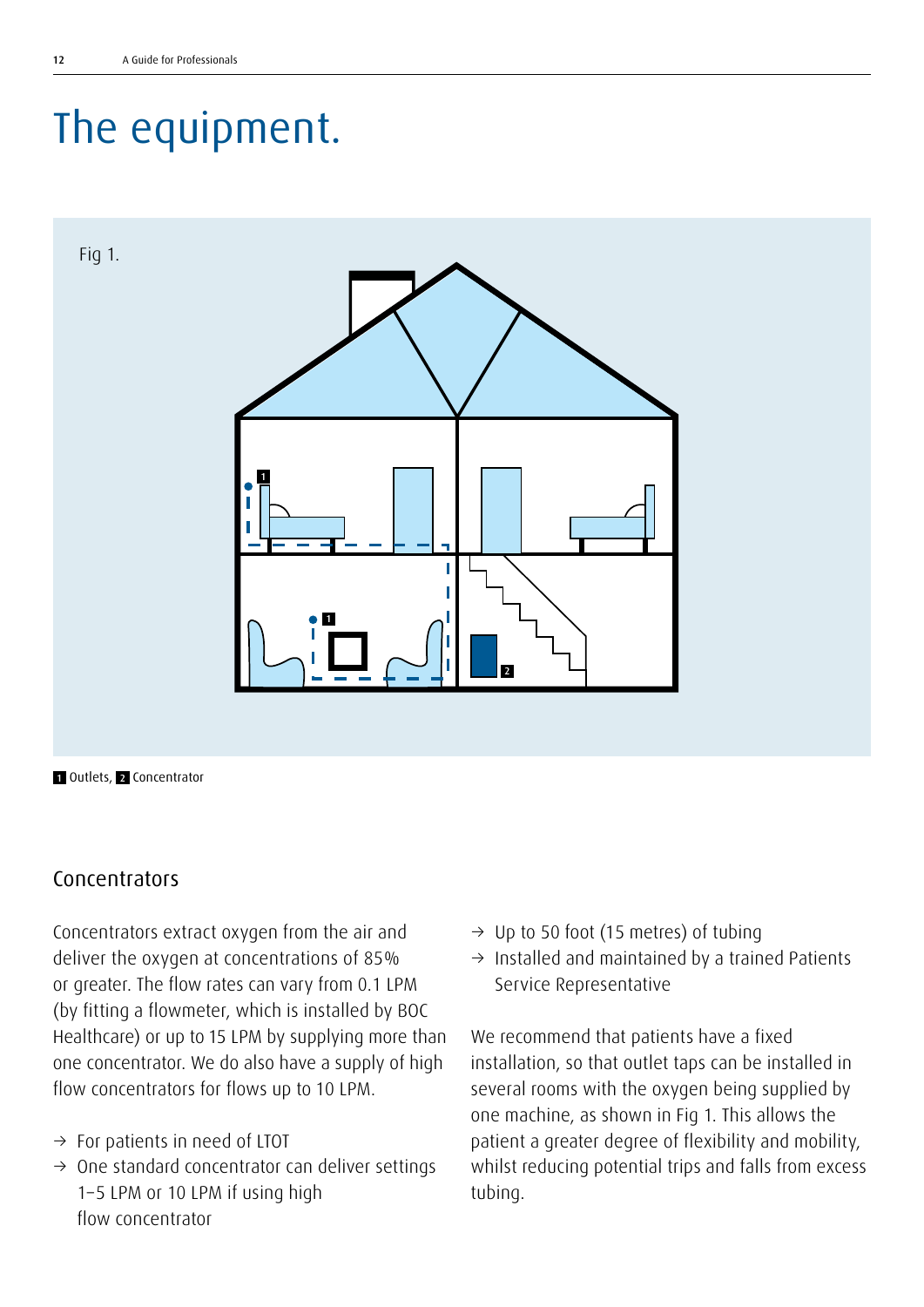See the piped installation information in the Concentrator Equipment Guide included in this pack for more details. This information is also an invaluable tool for you to use when discussing LTOT with your patients.

#### Transportable Concentrator

The iGo™ transportable concentrator is small and lightweight, yet capable of delivering up to 3 LPM of constant flow oxygen. An ideal choice for travelling, the iGo™ can be operated from a standard 12 V car charger socket or from its lithium ion battery which will give the user up to 4 hrs 40 mins of usage at 2 LPM pulse flow or 2 hrs 30 min on continuous flow.

The weight of the iGo™ is 8.1 kg. With the additional accessories, this will go up to 11 kg. This equipment will be for patients' LTOT and ambulatory supply. No other ambulatory supply will be given, apart from back-up static and potable cylinders.

If the patient has a secondary address they regularly visit, you must also supply this address in order for BOC to carry out a risk assessment and supply a second lot of static cylinders.

#### Portable Concentrator

The XP0 $_2$  is a portable concentrator which has been created with reliable components and developed with years of experience from stationary concentrators. It weights 2.9 kg. It will deliver pulse mode only and is suitable for ambulatory patients

requiring up to 4 LPM, who can also trigger a conserving device. The XPO2 at setting 2 will last 2hrs 30mins per battery and an additional battery will be supplied.

It is imperative that the patient is tested on both the XPO2 and a standard ambulatory cylinder with a conserving device. They also need to be assessed for normal flow rate on a ambulatory cylinder without a conserving device.

The flow settings do NOT directly benchmark to LPM/flow rate.

#### Liquid

Liquid oxygen systems provide excellent mobility for patients who do not want oxygen therapy to compromise their lifestyle in any way. The system has a compact base unit which contains the reserve supply of liquid oxygen. This is used to refill the small portable unit with oxygen as and when your patients need it.

The standard portable liquid unit typically lasts approximately 8 hours at a flow rate of 2 LPM. The lightweight portable unit will last up to 18.5 hours based on a flow rate of 2 LPM on the "on demand" setting.

Liquid oxygen is suitable for patients who are highly ambulatory. Before installation, our PSR will assess the suitability of both the patient and property for the use of liquid oxygen.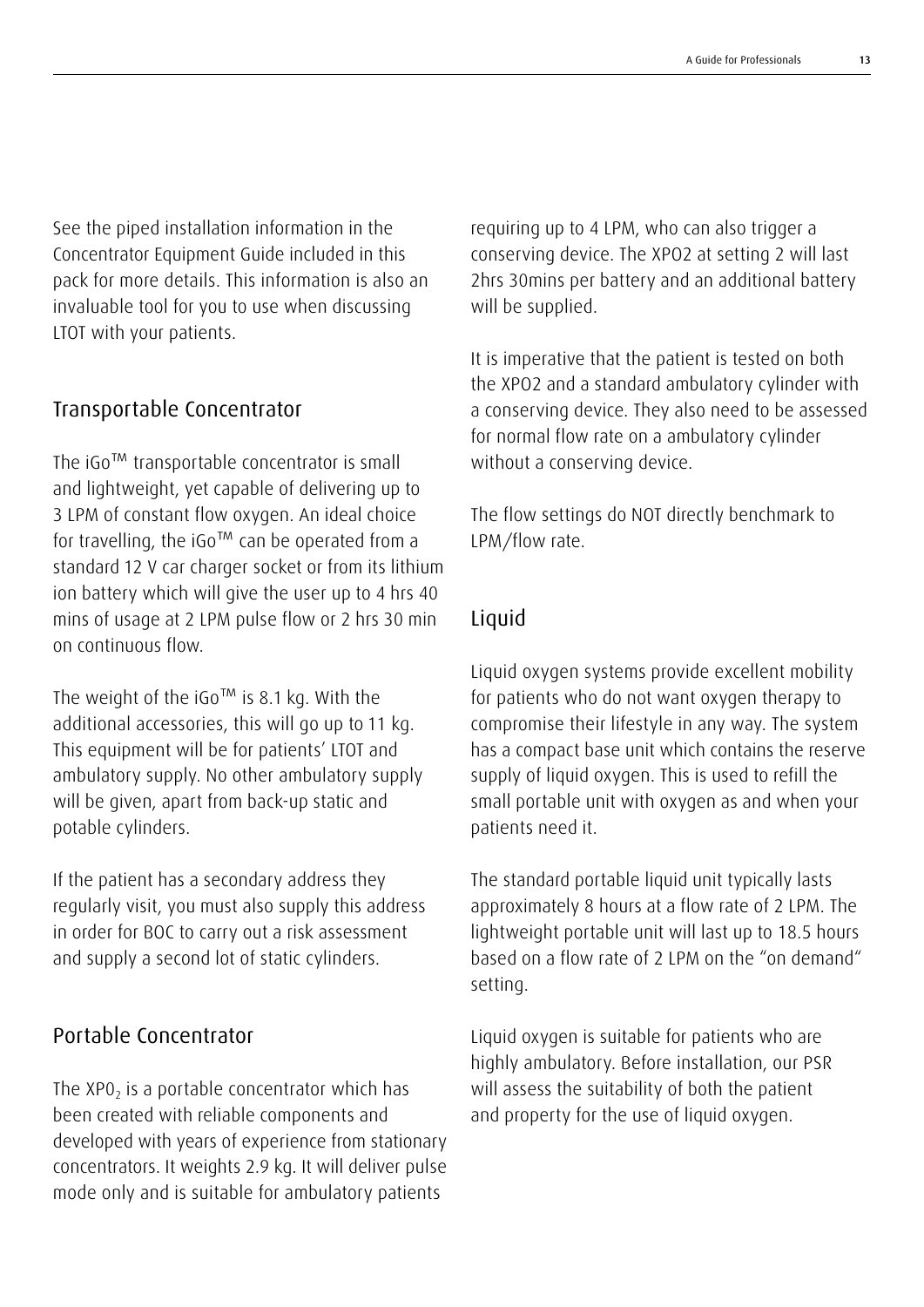

1 Concentrator unit, 2 Transportable Concentrator, 3 Portable Concentrator, 4 Liquid oxygen mother unit, 5 Liquid portable unit, 6 High Capacity cylinder, **7** Lightweight cylinder, 8 Self fill system

#### Cylinders

#### High capacity cylinders

These cylinders are provided for use as a back-up in case of power failure or malfunction of the concentrator. They are also used for patients who require high flow rates (up to 15 LPM) for short periods of time. These cylinders are not intended to be used as portable cylinders.

#### Standard portable cylinder

Our standard portable cylinder delivers all the benefits of oxygen therapy whilst allowing patients to continue their day-to-day life.

Providing approximately 4 hours or in excess of 12 hours of oxygen, if a conserving device is used at a flow rate of 2 LPM. This cylinder is portable and extremely easy to use, meaning that whether your patients wish to go to work or to the shops or simply enjoy the garden, the standard portable cylinder is ideal.

#### Lightweight cylinder

We have also developed a lightweight cylinder which is ideal for children<sup>\*</sup> or frail patients who find the standard portable cylinder a little too heavy to carry. This cylinder will last approximately 2.5 hours or up to 8 hours if using a conserving device at a flow rate of 2 LPM.

<sup>\*</sup> Please note the lightweight cylinder cannot accommodate a low or microflow meter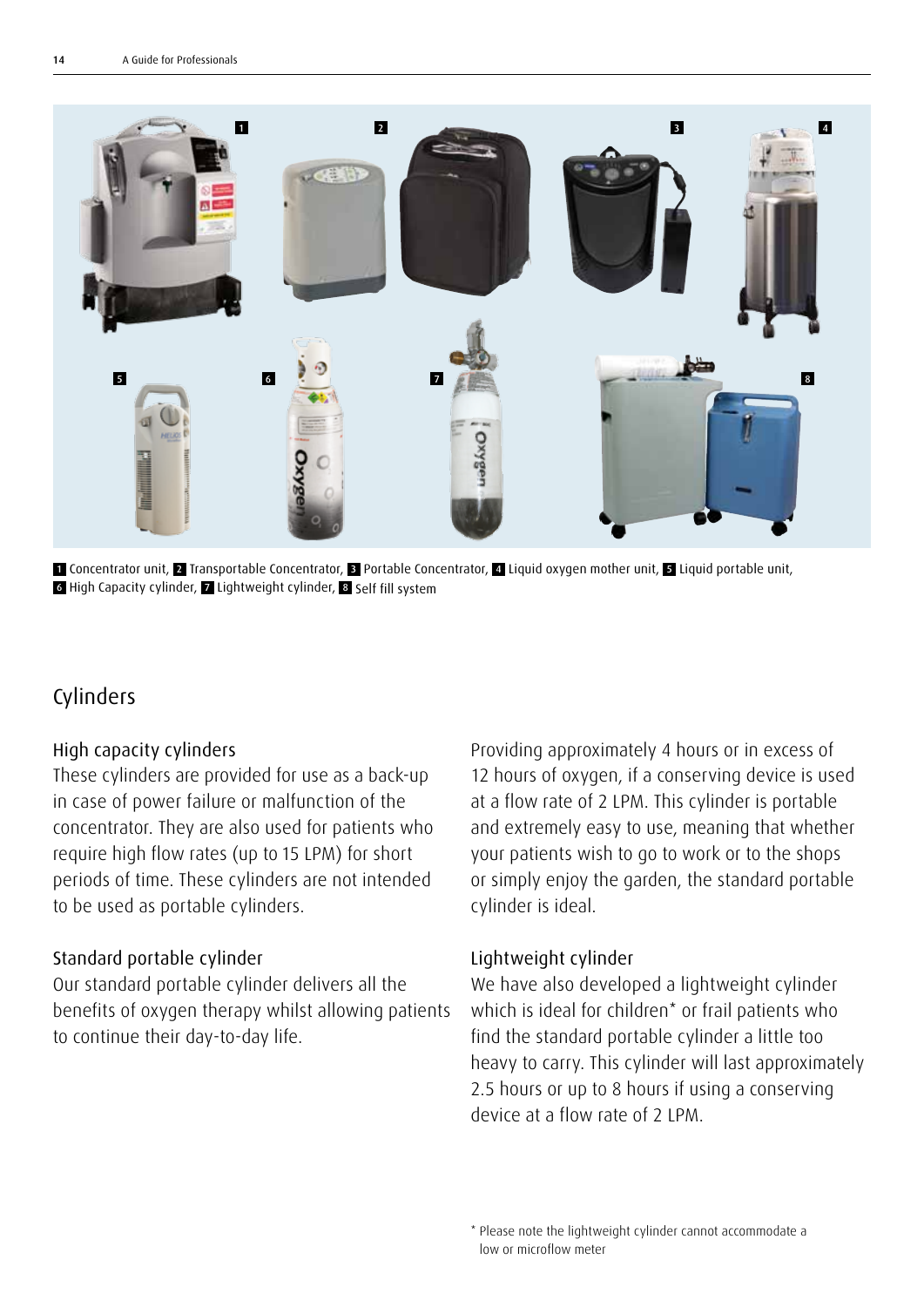

Oxygen concerving devices.

Both portable cylinder types come with a specially designed bag for ease of use and comfort. A trolley is also available for use with the standard portable cylinder, if required.

#### Self fill system

UltraFill is an advanced home oxygen system that combines a stationary oxygen concentrator, filling station and is provided with two 200 bar portable cylinders. The patients who will benefit the most from the UltraFill, will be those who are also able to use a conserving device. This system is ideal for patients wishing to go out for a few hours a day, most days of the week. The patient also needs to be dexterous enough to operate the equipment or has a carer that can do this for them.

#### Conserving devices

An oxygen conserving device is also available for use with ambulatory oxygen systems. The conserving device works by only releasing oxygen upon inspiration. This avoids any oxygen being wasted during the expiration phase of breathing. This can increase the usage time of the oxygen system by between 3 to 5 times depending upon the flow rate.

Conservers therefore allow patients to use smaller, more lightweight oxygen systems allowing them to become more mobile whilst on oxygen therapy. They can also reduce the drying irritation which continuous flow oxygen can have on a patient's airways.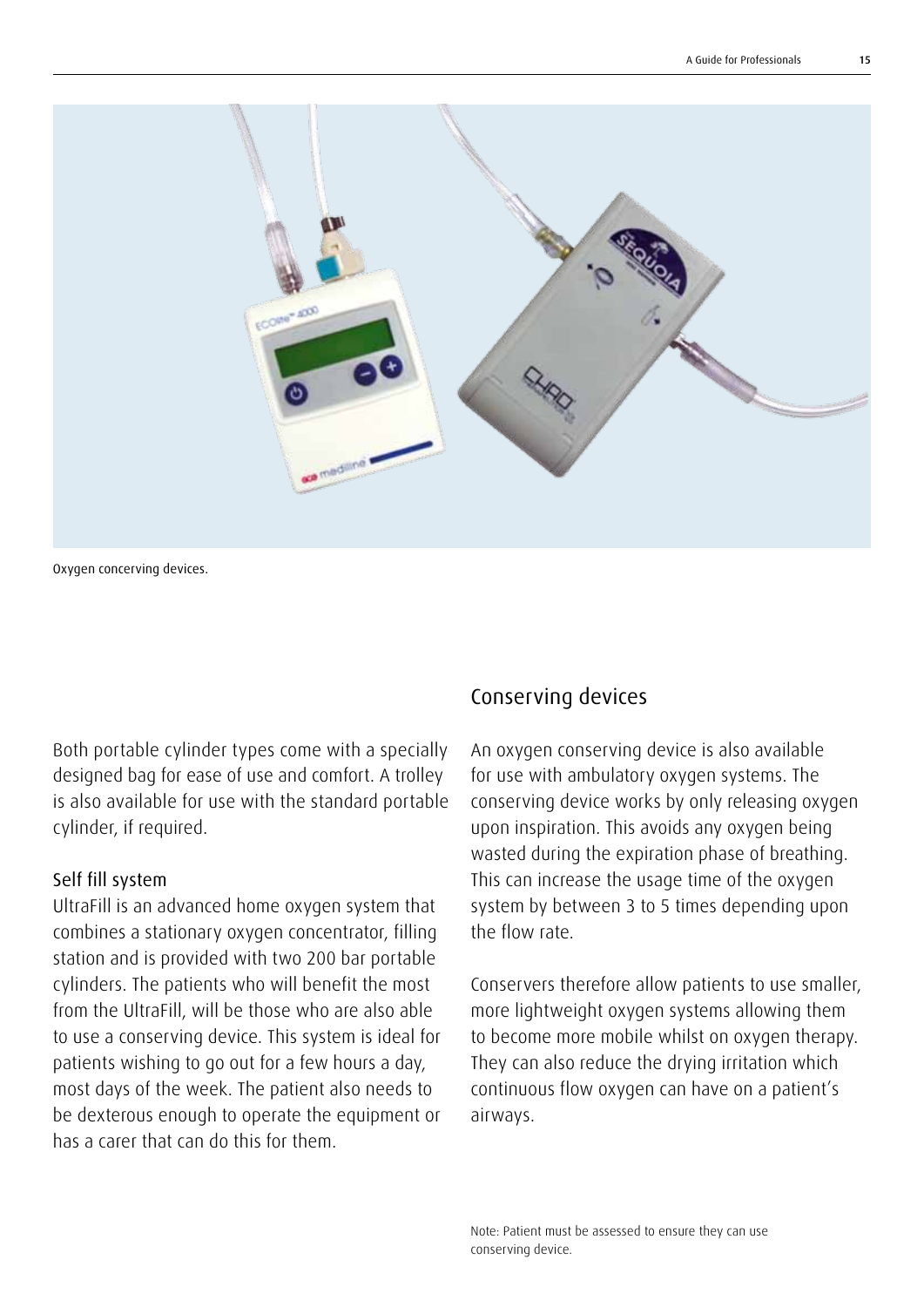We can supply a conserver that can be used in an "automatic" mode. In this mode, the conserver can recognise an increase in the respiration rate and deliver a larger 'bolus' of oxygen with each breath. Therefore, when the patient is exercising, oxygen saturation levels are better maintained at the required level.

Patients must be assessed using the conserving device to ensure the pulse mode will be sufficient to maintain their saturations within the required range.

#### Masks and nasal cannula

#### Nasal cannulae

Flows of up to 6 LPM with standard nasal cannula and high flow cannula offer 6 LPM – 10 LPM (high flow cannula are not recommended for constant use due to drying of mucosa, recommended for intermittent use for respite from mask).

#### Venturi barrels

| Blue   | 24% $02$ at 2 LPM   |
|--------|---------------------|
| White  | 28% $02$ at 2 LPM   |
| White  | 28% $0$ , at 4 LPM  |
| Yellow | 35% $02$ at 8 LPM   |
| Red    | 40% $02$ at 10 LPM  |
| Green  | 60% $0$ , at 15 LPM |

#### Other equipment

#### Non re-breathe mask

A non re-breathe mask has a soft plastic reservoir bag attached at one end. You should fully inflate the bag on the non re-breathe mask before applying it to the patient's face. The flow rate required should be enough so that the bag does not fully deflate on inspiration. Adult non re-breathe masks should always be inflated at a minimum flow rate of 10 LPM before selecting the required flow rate.

#### Venturi mask

This is also known as an air-entrainment mask. It is a medical device to deliver a known oxygen concentration to patients on controlled oxygen therapy. These are different colours depending on the concentration and flow rate they deliver.

#### Humidifier

This is a device for flows greater than 4 LPM. Oxygen is bubbled through cold water which adds moisture to the oxygen supplied. The humidification bottle should never be more than 6 feet (1.8 m) away from the patient. There is limited clinical evidence that cold water bubble humidification is beneficial, but there is evidence to prove it may increase the risk of infection. However, adding moisture can reduce the drying effect and therefore it may be more comfortable to patients.

#### Firebreaks

In the event of a fire occurring in your oxygen tubing, the firebreak will act as a thermal fuse by cutting off the oxygen supply. When the firebreak triggers, it will immediately stop the oxygen flow, preventing the flames burning back to the oxygen supply. A firebreak is always fitted at the patient end of the tubing, just before the nasal cannula or mask. For concentrators, a second firebreak is fitted on the outlet of the machine. On the firebreak there is an arrow, which always points in the direction of the flow of oxygen.

For operational instructions and further information on all these products, please refer to the Equipment Guides or contact BOC Healthcare on 0845 609 4345. Our normal working hours are Monday to Friday from 8am to 5.30pm. We are open 24 hours for emergencies only.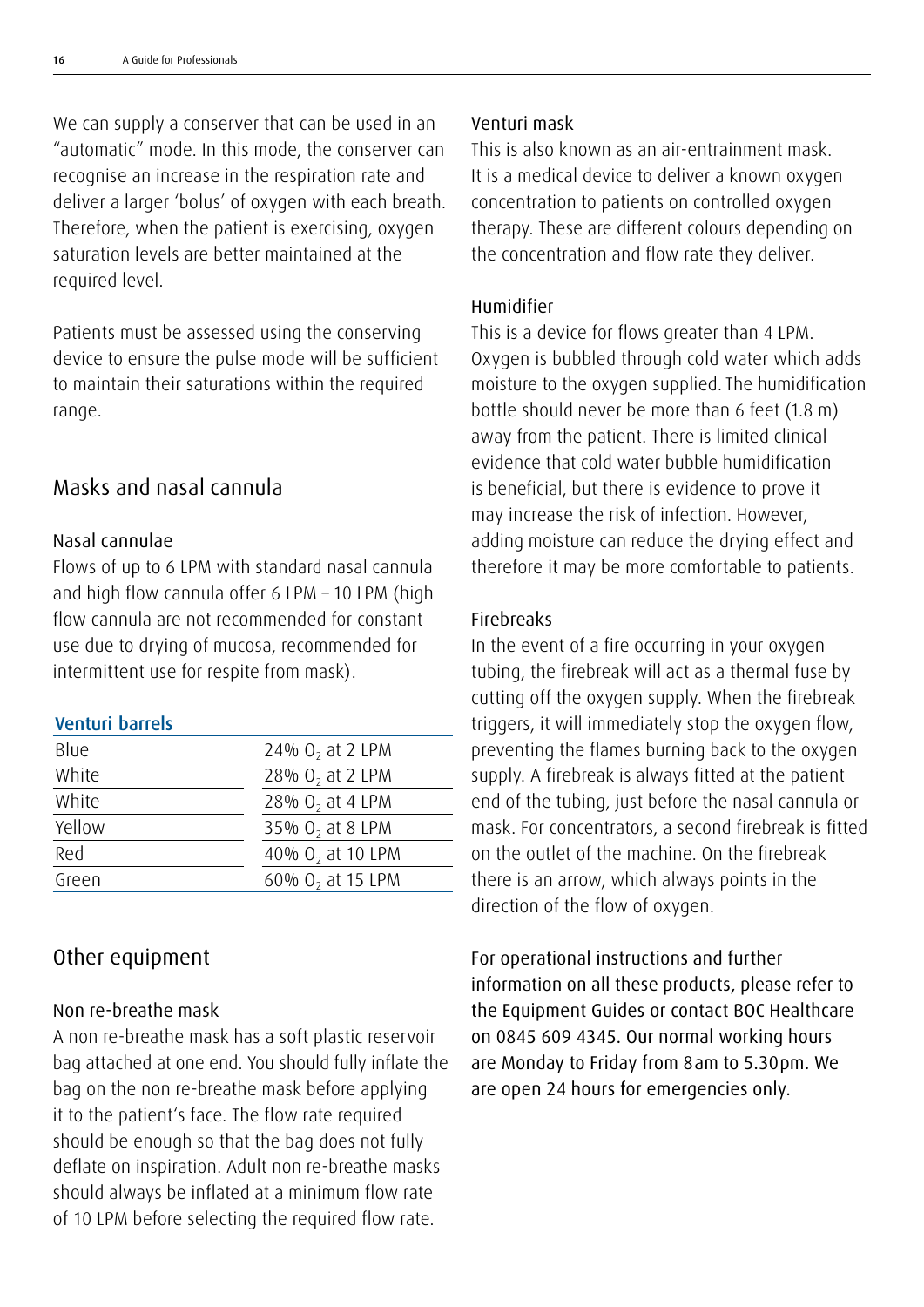If you would like any information on any other equipment relating to home oxygen therapy, please call our dedicated Clinician's line on 0845 609 4345.

#### Fire and Rescue Service (FRS)

A monthly list of all patients on home oxygen therapy will be sent to the local FRS. BOC has worked very closely with the FRS to develop a working partnership to improve the safety of all our patients. At risk patients may be eligible for a free visit from the community fire safety officer,

which includes a discussion on fire safety and safe exit routes in the event of a fire. Please contact your local FRS for further information.

If a patient is found not to have a working smoke alarm/detector in their property the local FRS will be informed on a weekly basis. Patients who ignore fire safety advice e.g. smoking on or around oxygen therapy will also be referred to their local FRS.

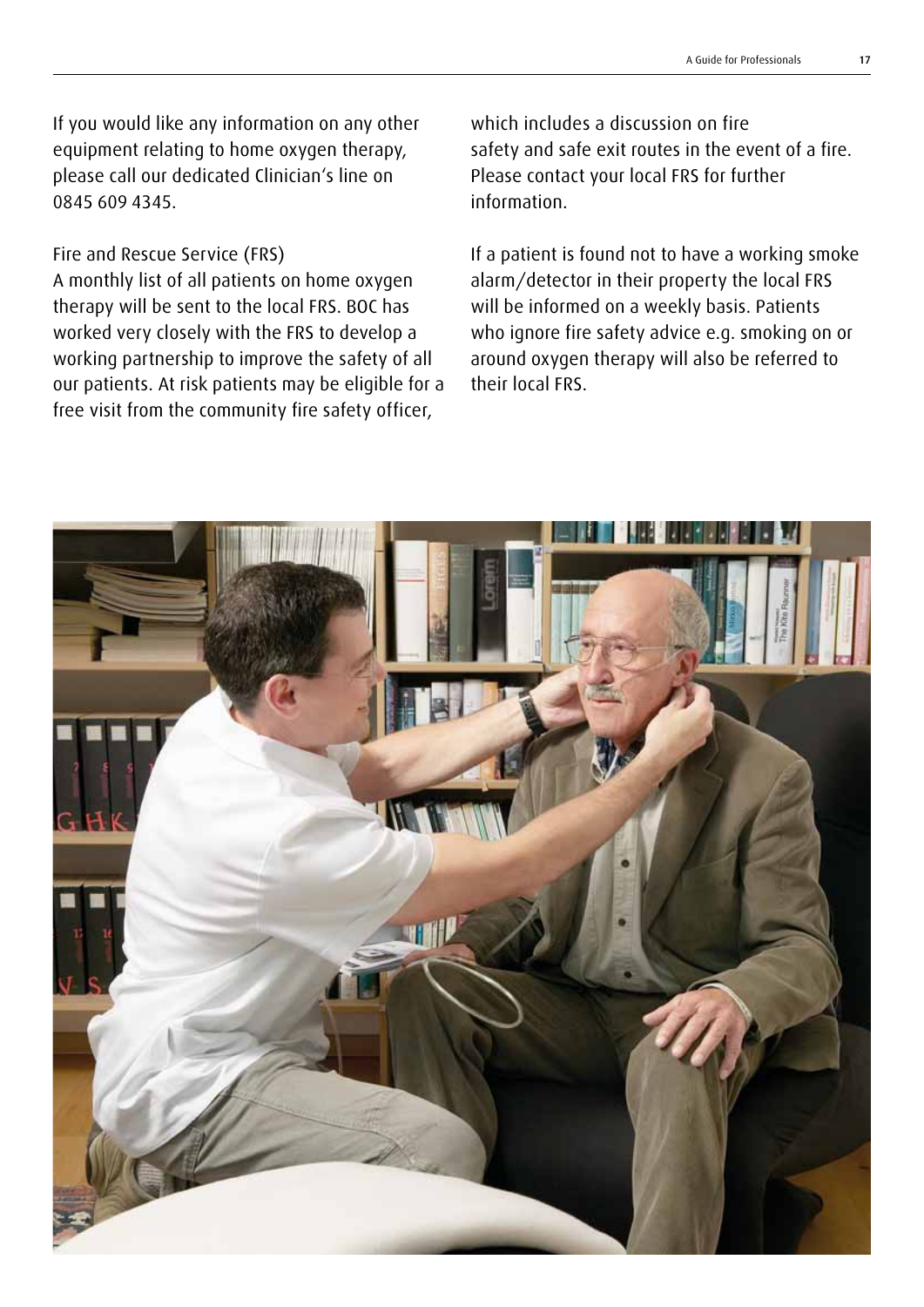### Additional Support.

#### Respiratory Advisor

Our Respiratory Advisor is an additional resource to all respiratory teams and can advise on all aspects of the home oxygen service, including patient assessment and categorisation, prescribing procedures and our oxygen therapy systems.

Our Respiratory Advisor can also provide a more detailed explanation of our service and how it can change to meet a patient's needs over time.

#### Patient compliance

Our Patient Service Advisors will endeavour to remind patients if they have exceeded their prescription. In these circumstances we would advise the patient to return to their clinician in order to get an updated HOOF. We also provide detailed analysis of patient oxygen usage to PCTs as part of our regular review.

#### Data Protection

You will appreciate that in order to provide our oxygen service we need to hold important personal data about patient's oxygen needs.

This information will be held securely within our database only for as long as we need it. We will only disclose this information to those health care

professionals who are involved in the patient care or in the administration of this care.

Patients have the right under the Data Protection Act (DPA) to see the personal data that we hold and process.

Should they wish to do this then they can contact:

#### Data Protection Officer

BOC Healthcare Priestley Road Worsley Manchester M28 2UT

Following the installation of oxygen equipment, we will ask the patient to sign a patient declaration - if they are happy to do so.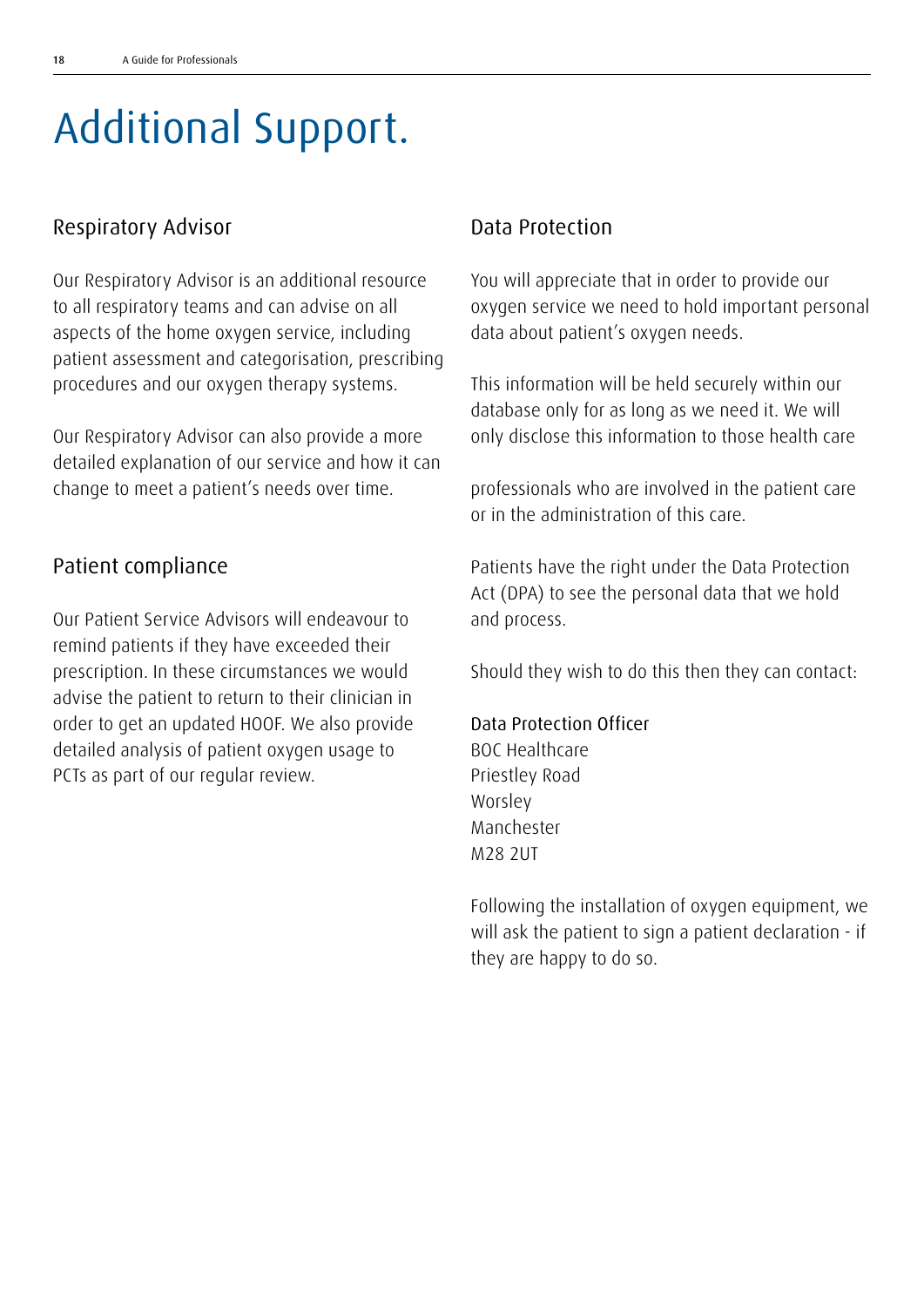#### Where can I get more information or find answers to a query?

For more information on our oxygen products, guidance regarding the modality selection process or anything else, please refer to the Equipment Guides which are located in the folder cover of this guide. There is also a wealth of information on our website www.bochomeoxygen.co.uk. If your query cannot be answered through either of these routes then please contact our Clinician Support Number on 0845 609 4345. Our normal working hours are Monday to Friday from 8am to 5.30pm. We are open 24 hours for emergencies only.

#### Clinician Register

Before we can discuss patient details, you will have to identify yourself by recording your details on our 'Clinicians Register'. Please contact BOC if any of your details change.